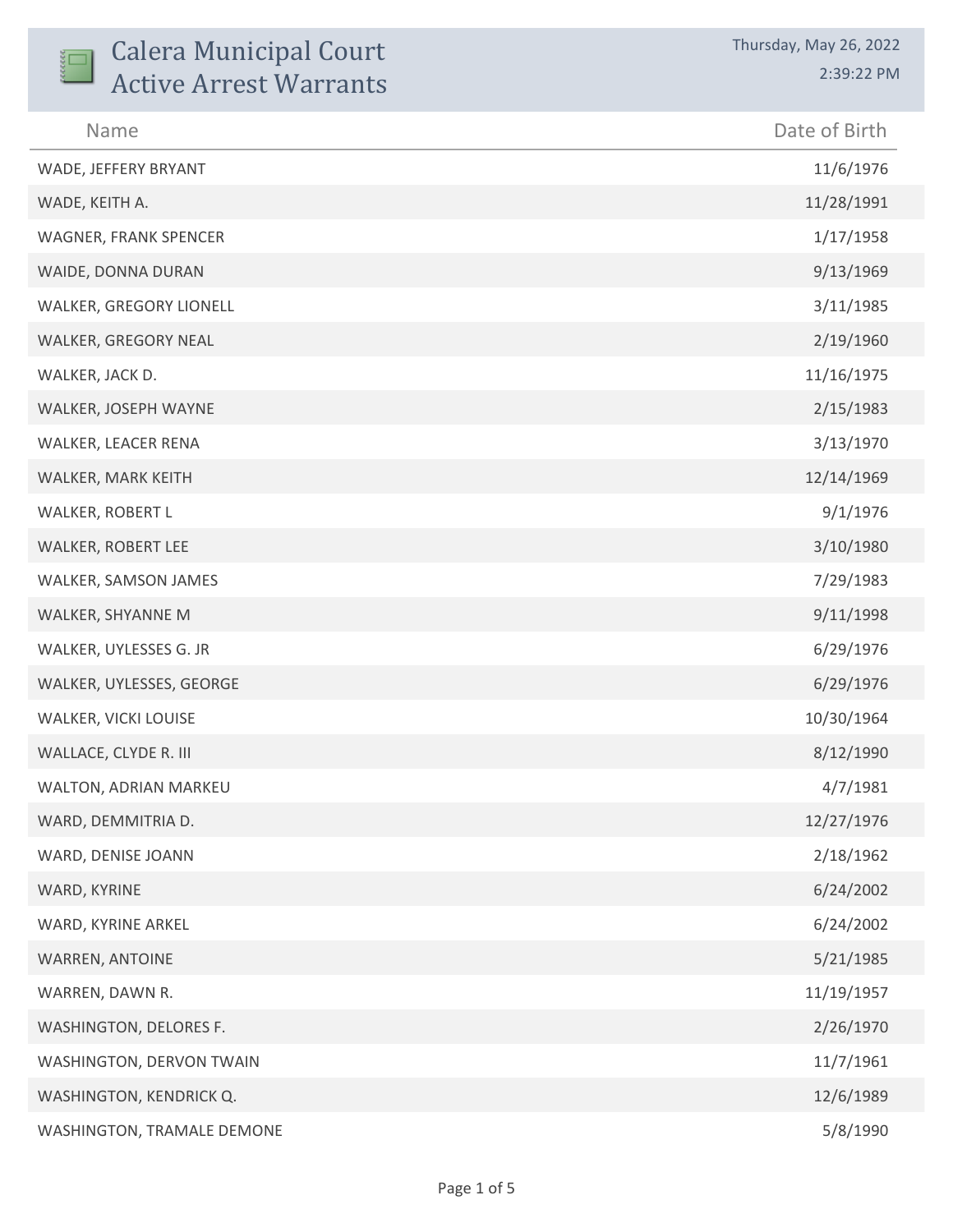| Name                           | Date of Birth |
|--------------------------------|---------------|
| WATERS, KRYSTAL GAIL           | 8/3/1990      |
| WATKINS, CARRIE DIANE          | 3/21/1985     |
| WATKINS, CHELSEY               | 1/15/1993     |
| WATKINS, CHELSEY L.            | 1/15/1993     |
| WATKINS, GREGORY               | 7/22/1973     |
| WATSON, CHELSEA LYNNE          | 3/22/1991     |
| <b>WATSON, DAMON E</b>         | 8/21/1992     |
| WATSON, DIANA CHALENE          | 9/7/1994      |
| WATSON, GRADY ARLANDRED        | 3/2/1972      |
| WATSON, JULIUS WALTER III      | 11/15/1970    |
| WATSON, JUSTIN CODY            | 8/31/1984     |
| WATTS, ZOVIAIRE                | 2/25/1985     |
| WEAVER, BRANDON                | 8/8/1988      |
| <b>WEBSTER, ANGEL S</b>        | 3/31/1979     |
| WEBSTER, JAMES MCMURRAY        | 3/12/1977     |
| WEINS, T'KEYONA CELEST         | 6/18/1994     |
| WELKE, PATRICIA GAIL           | 5/24/1968     |
| WELLS, JOHNNIE LEE             | 1/3/1983      |
| <b>WELLS, RICKEY LADON</b>     | 10/6/1957     |
| WESLEY, AALIYAH                | 1/12/2008     |
| WESLEY, TIM                    | 4/12/1974     |
| WEST, ANDREW DEAN              | 11/27/1988    |
| WEST, SHEAN MAURICE            | 1/15/1968     |
| WESTER JR, CALVIN LYNN         | 1/7/1984      |
| WHEELER, JOHN P.               | 2/15/1977     |
| WHIBBEY, DWIGHT A.             | 3/27/1958     |
| WHITE, ARTAVIUS D.             | 1/11/1987     |
| WHITE, BRITTANY SHAMIR JACKSON | 4/27/1990     |
| WHITE, GREGORY CARROLL         | 7/12/1965     |
| WHITE, JOHNNY DEAN             | 3/9/1956      |
| WHITE, MICHAEL EDWARD          | 11/25/1983    |
| WHITE, PAUL CHARLES            | 4/19/1981     |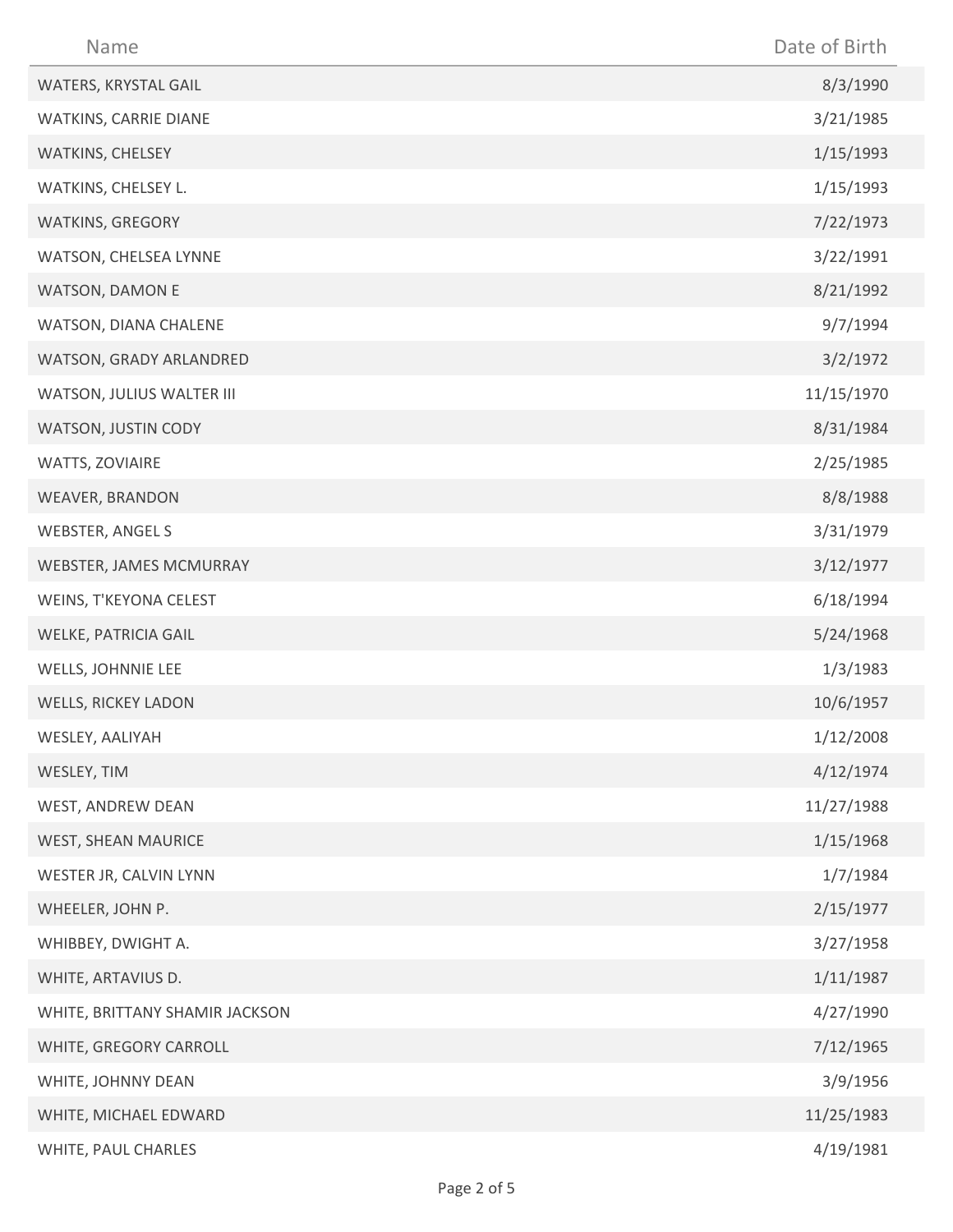| Name                        | Date of Birth |
|-----------------------------|---------------|
| WHITE, QUENITA NICOLE       | 11/30/1973    |
| WHITE, ROBERT DEWAGNE       | 6/28/1984     |
| WHITE, SHAWN ERIC           | 7/19/1974     |
| WHITE, TROY LANGDON         | 8/21/1989     |
| WHITEHEAD JR, CLAYTON       | 7/23/1975     |
| WHITESHIELD, HARLEY RAY     | 11/11/1983    |
| WHITNEY, JOHN A             | 8/13/1989     |
| WHITSON, CURTIS W.          | 10/6/1990     |
| WHITTINGTON, TIFFANY MAY    | 6/17/1985     |
| WIGGINS, CURITS JOSEF       | 10/31/1996    |
| WIGINGTON, PHILLIP          | 5/16/1988     |
| WIGINGTON, PHILLP           | 5/16/1988     |
| WIGINTON, PHILLIP DUWAYNE   | 5/16/1988     |
| WILCOX, ANTOIENETTE RENE    | 4/2/1961      |
| WILCOX, JOSEPH ANDREW       | 4/16/1979     |
| WILDER, CHRISABIAN RAMON    | 3/14/1997     |
| WILES, DELOIS               | 10/1/1956     |
| WILKINS, ASHLEY N           | 8/7/1988      |
| WILKINS, DEBORAH J.         | 12/30/1952    |
| WILLIAMS KNIGHT, AMY JOYCE  | 4/9/1988      |
| WILLIAMS, ADONIS MANSFIELD  | 5/19/1972     |
| WILLIAMS, BOBBY L.          | 11/9/1978     |
| WILLIAMS, CHRISTOPHER CLEO  | 7/24/1973     |
| WILLIAMS, DEMETRICK SEAN    | 3/5/1985      |
| WILLIAMS, DEVILLIANA LYNIKA | 5/9/1989      |
| WILLIAMS, FELICIA LACOLA    | 1/30/1985     |
| WILLIAMS, JASMYNE NYCOLE    | 12/15/1995    |
| WILLIAMS, JEFFREY TYRONE    | 10/5/1977     |
| WILLIAMS, JOHNATHAN WADE    | 9/11/1985     |
| WILLIAMS, PAULA MICHELLE    | 10/31/1970    |
| WILLIAMS, RENDI S.          | 10/11/1978    |
| WILLIAMS, RODNEY II         | 1/23/1992     |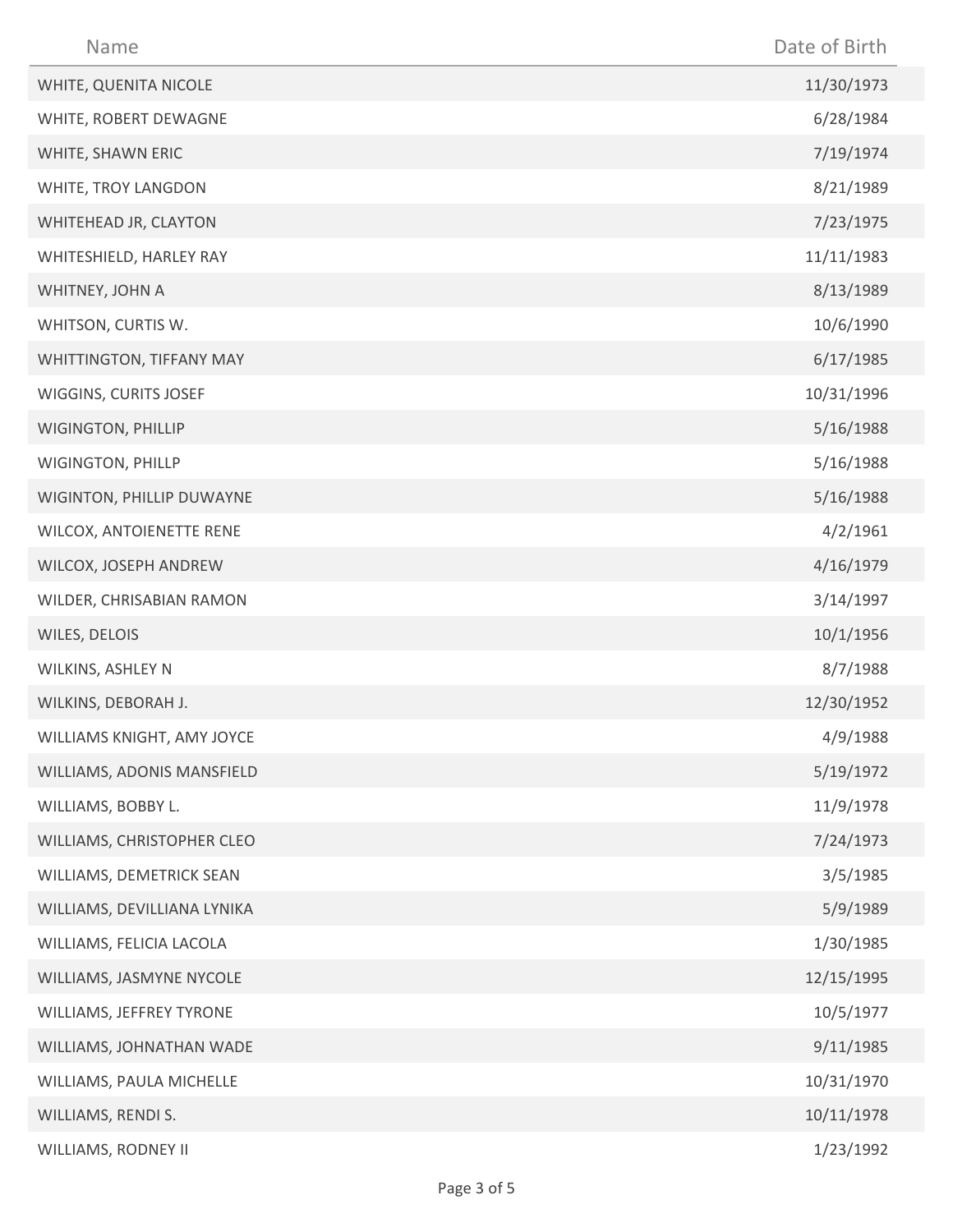| Name                         | Date of Birth |
|------------------------------|---------------|
| WILLIAMS, RONDA LASHAY       | 10/10/1977    |
| WILLIAMS, SARAH LYNN         | 2/26/1996     |
| WILLIAMS, SONYA MECHELLE     | 2/11/1966     |
| WILLIS, JASON RAY            | 7/27/1974     |
| WILLISTON, LEONARD E. JR.    | 11/6/1976     |
| WILSON, ALVIN RAY II         | 5/10/1969     |
| WILSON, CURTIS               | 4/10/1990     |
| WILSON, DANNY LEE            | 9/6/1957      |
| WILSON, DEIDRIX              | 5/5/1995      |
| WILSON, GENE WINSTON         | 1/31/1971     |
| WILSON, NATASHA NICOLE       | 12/3/1978     |
| WILSON, RASHELL JANEL        | 5/14/2001     |
| WILSON, RODNEY EUGENE        | 9/18/1965     |
| WILSON, TIMOTHY JOE          | 12/30/1958    |
| WILSON, TOEMETRIA DIANE      | 10/3/1988     |
| WIMBISH, JEFFERY DRAKE       | 3/5/1987      |
| WINBORN, COREY E.            | 6/25/1993     |
| WINSLETT, JOE BRITT          | 8/6/1968      |
| WISDOM, TERRY LEE            | 12/29/1982    |
| WISE, JAMES CLAYTON          | 5/13/1987     |
| WISE, KATIE                  | 10/5/1989     |
| WITCHER, CHRISTOPHER KESHEAN | 4/8/1991      |
| WITCHER, TYRONE JOSHUA       | 8/19/1992     |
| WOFFORD, CHERYLA P.          | 7/1/1974      |
| WOFFORD, KENNETH WAYNE       | 12/10/1966    |
| WOLF, LORNEA                 | 5/7/1953      |
| WOLFENBARGER, ERIC JAMES     | 5/27/1979     |
| WONSMOS, TAYLOR JOHN         | 6/15/1993     |
| WOODARD, MATTHEW DAVID       | 7/25/1989     |
| WOODS-HUNTER, KENDRICK D.    | 7/17/1992     |
| WORKMAN, DEANA LEE           | 1/15/1969     |
| WRIGHT, DONALD RAY II        | 9/20/1990     |